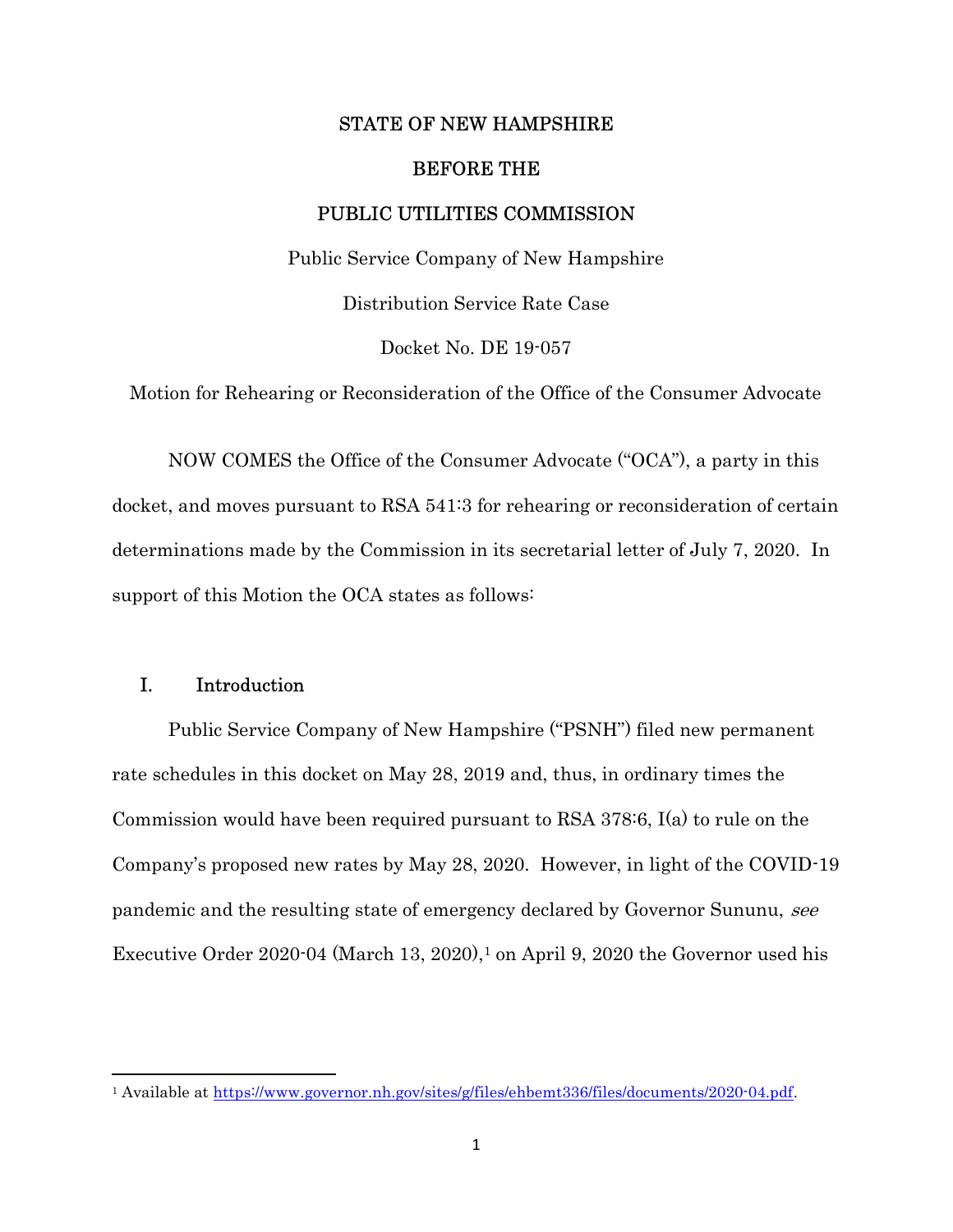emergency powers to extend this statutory deadline to November 28, 2020. See Emergency Order #29 (April 9, 2020)<sup>2</sup> and Exhibit D thereto.<sup>3</sup>

 On June 16, 2020, the Commission issued Order No. 26,363 in this docket, directing PSNH to update its prefiled rate-of-return and capital structure testimony in light of pandemic-related changes in economic conditions. See Order No. 26,363 at 9 (setting a 30-day deadline for this filing). The Commission invited (but did not require) other parties to update their prefiled testimony on these subjects contemporaneous with the PSNH submission, and provided for a limited period of written discovery thereafter. *Id.* The discovery period closes in mid-August.

 By secretarial letter issued on July 7, 2020, the Commission scheduled 20 days of hearings, commencing on August 19, 2020 and running intermittently through October 30, 2020. The secretarial letter concluded with a determination that this merits hearing "will be conducted in accordance with the Commission's Remote Hearing Guidelines, which will be issued in due course." It is this latter determination to which the OCA objects, and of which the OCA seeks rehearing or reconsideration.

<sup>2</sup> Available at https://www.governor.nh.gov/sites/g/files/ehbemt336/files/documents/emergency-order-29.pdf.

<sup>3</sup> Available at https://www.governor.nh.gov/sites/g/files/ehbemt336/files/documents/emergency-order-29-d.pdf.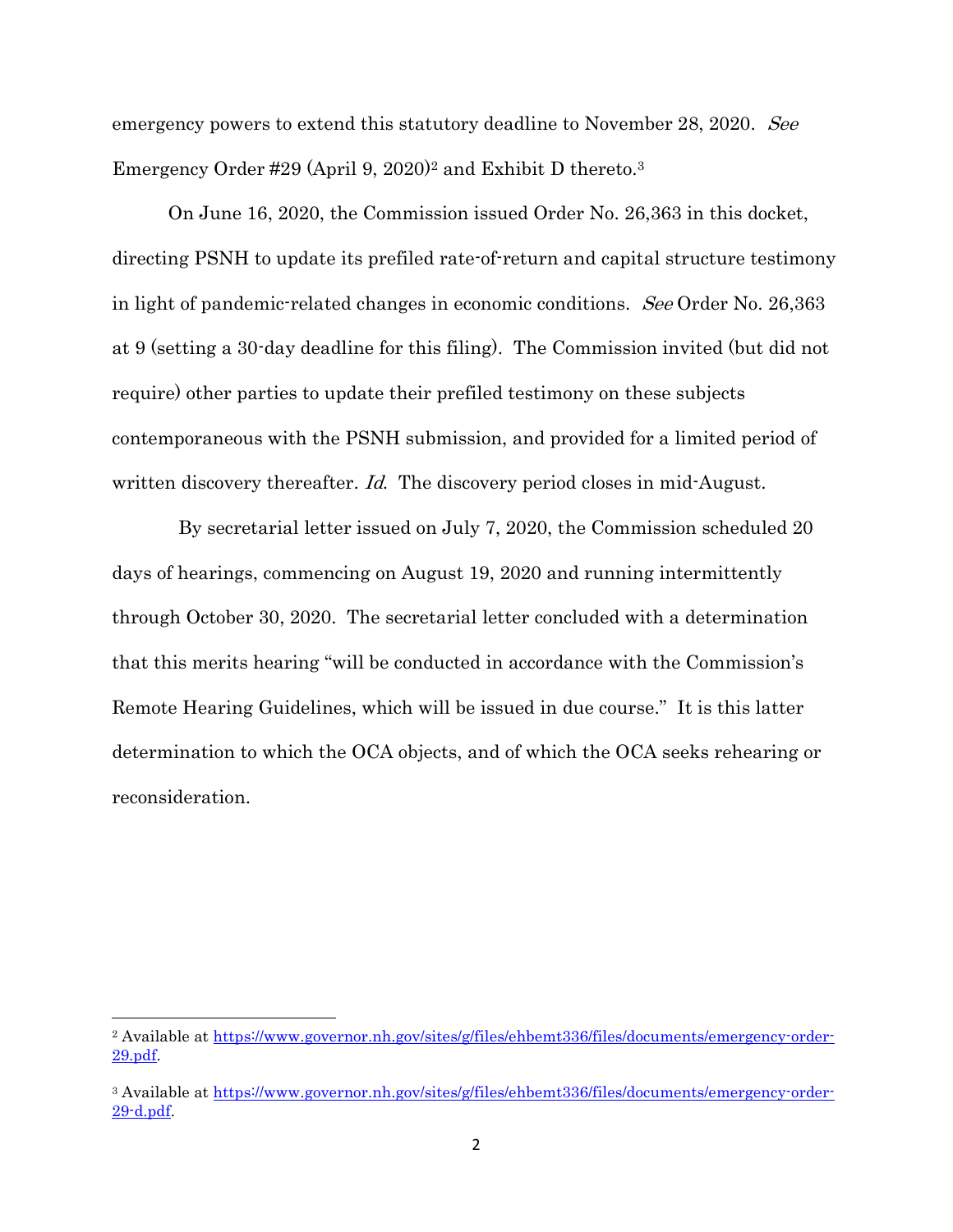## II. Remote Hearings at the Commission

The Commission closed its offices (including its hearing rooms) to the public in mid-March and directed most of its employees to work remotely. At the same time, the Commission transitioned all of its scheduled public events, including any hearings in both contested and non-contested matters, to the WebEx online videoconferencing platform.4 The OCA, which appears in the majority of the Commission's proceedings on behalf of residential ratepayers, has participated in most of these hearings and technical sessions. The OCA has also participated in numerous settlement meetings and informal gatherings, convened either by the Commission Staff or by the OCA itself (which is also WebEx-enabled).

It is obvious that the Commission, working with the vendor that is responsible for WebEx, has labored mightily and heroically to transition hearings and other events to the online video platform. The Commission has adopted a routine practice of requiring parties to inform the agency in writing, two business days before each online hearing, of which witnesses will be testifying and which if any confidential materials will be discussed at the hearing. The Commission also requires the parties to create a pre-filed, sequentially paginated edition of all exhibits to be introduced into evidence, for ease of electronic reference during the

<sup>4</sup> Ordinarily, of course, this would be illegal under the open meetings provisions the Right-to-Know Law, RSA 91-A, when the three commissioners are present. This is because the commissioners collectively comprise a "public body" within the meaning of RSA 91-A. See RSA 91-A:1-a, VI (defining "public body) and :2, III(b) (authorizing members of public bodies to participate in public meetings remotely but requiring a quorum of the public body to be present at a specified physical location, except in emergencies). The Governor has determined that the COVID-19 pandemic comprises such an emergency. See Emergency Order No. 12 and Executive Order 2020-04, available at https://www.governor.nh.gov/news-and-media/emergency-orders-2020.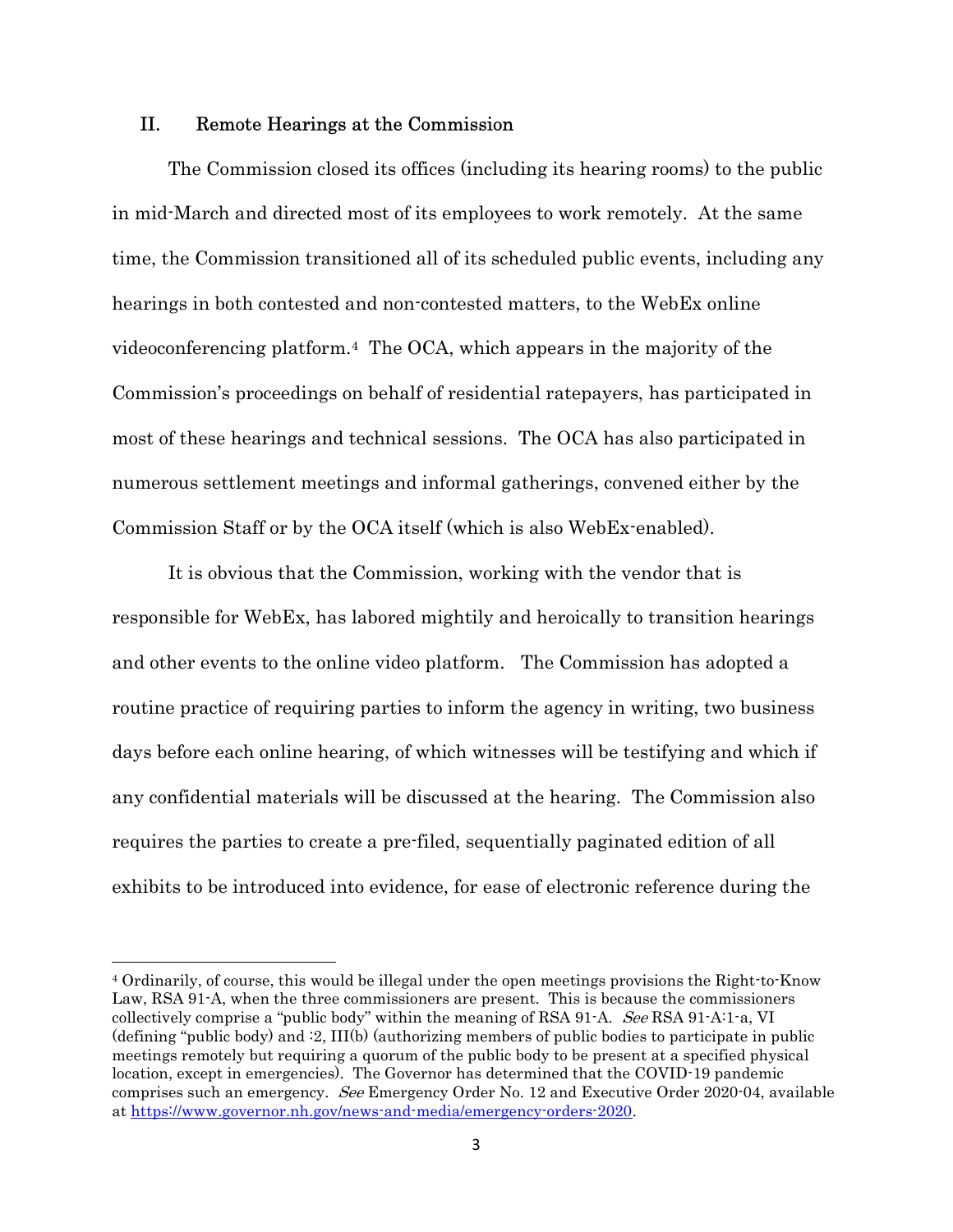hearing. The Commission relies on a staff attorney with expertise in WebEx to serve as its hearing platform moderator; his role is analogous to that of a stage manager in a theatrical production.

 In the experience of the OCA, these arrangements have worked reasonably well in non-contested evidentiary hearings, see, e.g., Transcript of June 9, 2020 hearing (Tab 77) in Docket No. DE 19-064 (proposed settlement agreement in Granite State Electric Co. rate case), and tolerably well in contested hearings with few participants, witnesses, and disputed issues, see e.g., Transcript of April 23, 2020 hearing (Tab 132) in Docket No. DW 17-165 (water utility rate case expenses involving five parties and a panel of three witnesses). But a review of these transcripts, and others like them, confirms that these WebEx hearings are hardly business as usual for Commission proceedings. There are numerous interruptions for technical reasons, inasmuch as Chairwoman Martin has adopted the practice of pausing the hearing whenever it appears there may be connectivity problems involving any of the Commissioners, participating attorneys, and witnesses (at least while testifying). Such interruptions, combined with other minor glitches (such as the court reporter having difficulty understanding what was said, or a participant attempting to speak while her audio is muted) typically mean a contested hearing takes at least twice as long as it would have taken if held in Hearing Room A at the Commission's offices.

 Indeed, for such hearings to proceed in this somewhat flawed manner requires help and forbearance from the participants. For example, the presiding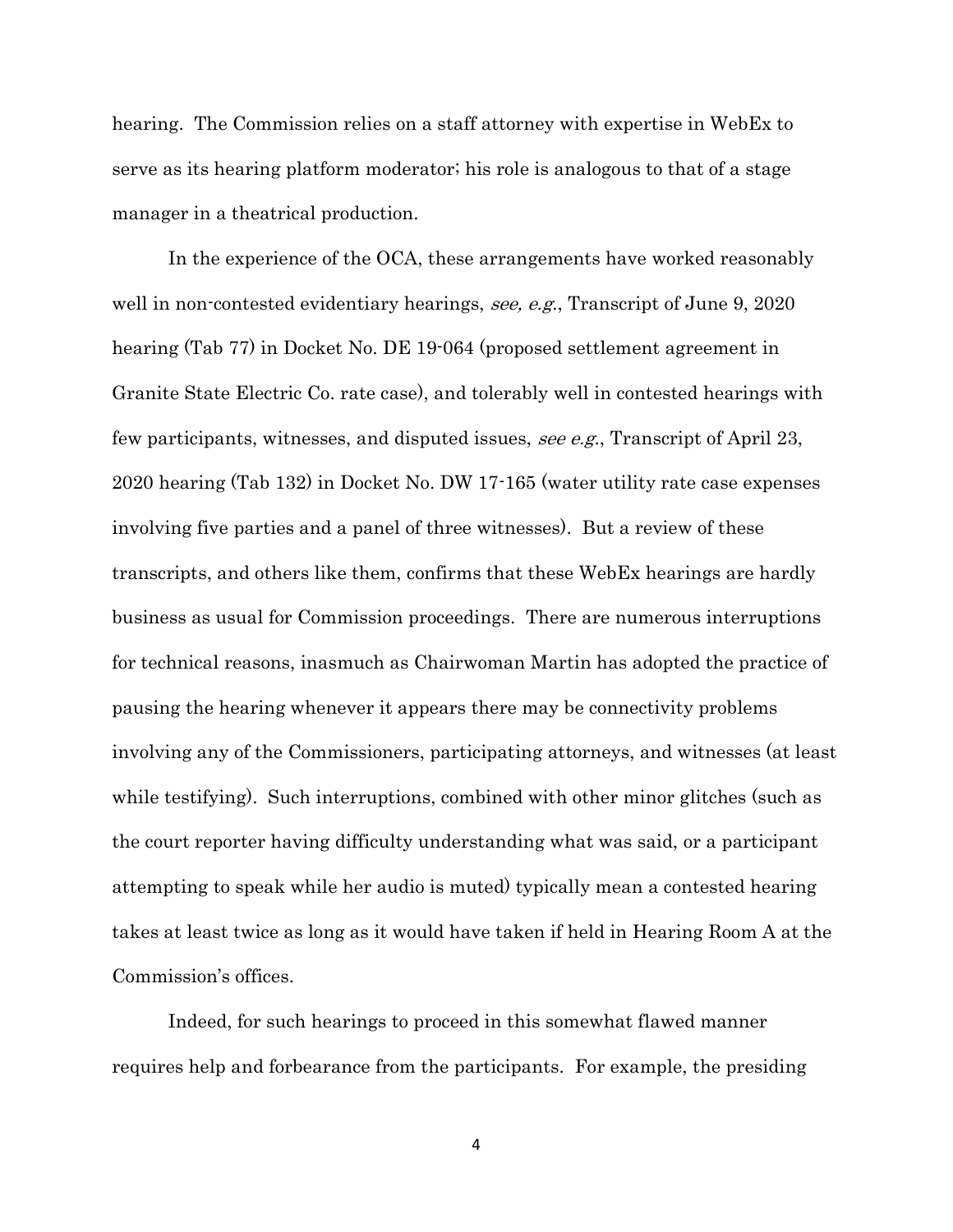officer does not always notice when a key participant has disappeared. In that situation, or when connectivity issues arise generally, the 'vanished' party typically must take to her telephone to seek help via text or phone call. Ironically, the connectivity problems seem particularly acute when one or more participants (typically, one or more commissioners or the consumer advocate) is accessing the hearing while physically present at the state office building that houses the Commission and the OCA.

 These observations about how WebEx hearings have worked at the Commission since mid-March are not intended as an exhaustive list of the issues that has arisen; the transcripts speak for themselves and, of course, the commissioners themselves are the biggest experts on these problems having presided at every single one of these online events. More importantly, as suggested supra, these observations are not intended as a criticism of the Commission; to the contrary, the OCA is grateful to the Commission for its flexibility, its adaptability, and the can-do spirit it has clearly engendered in challenging times.

## III. The Unique Challenge of this Proceeding

Rather, it is the respectful contention of the Office of the Consumer Advocate that the WebEx platform and the limitations it imposes would create an unworkable situation for a set of hearings as long and complex as those that have been scheduled, and are required, in the instant case. The docket entries for prefiled written testimony suggest that more than 30 witnesses will be testifying.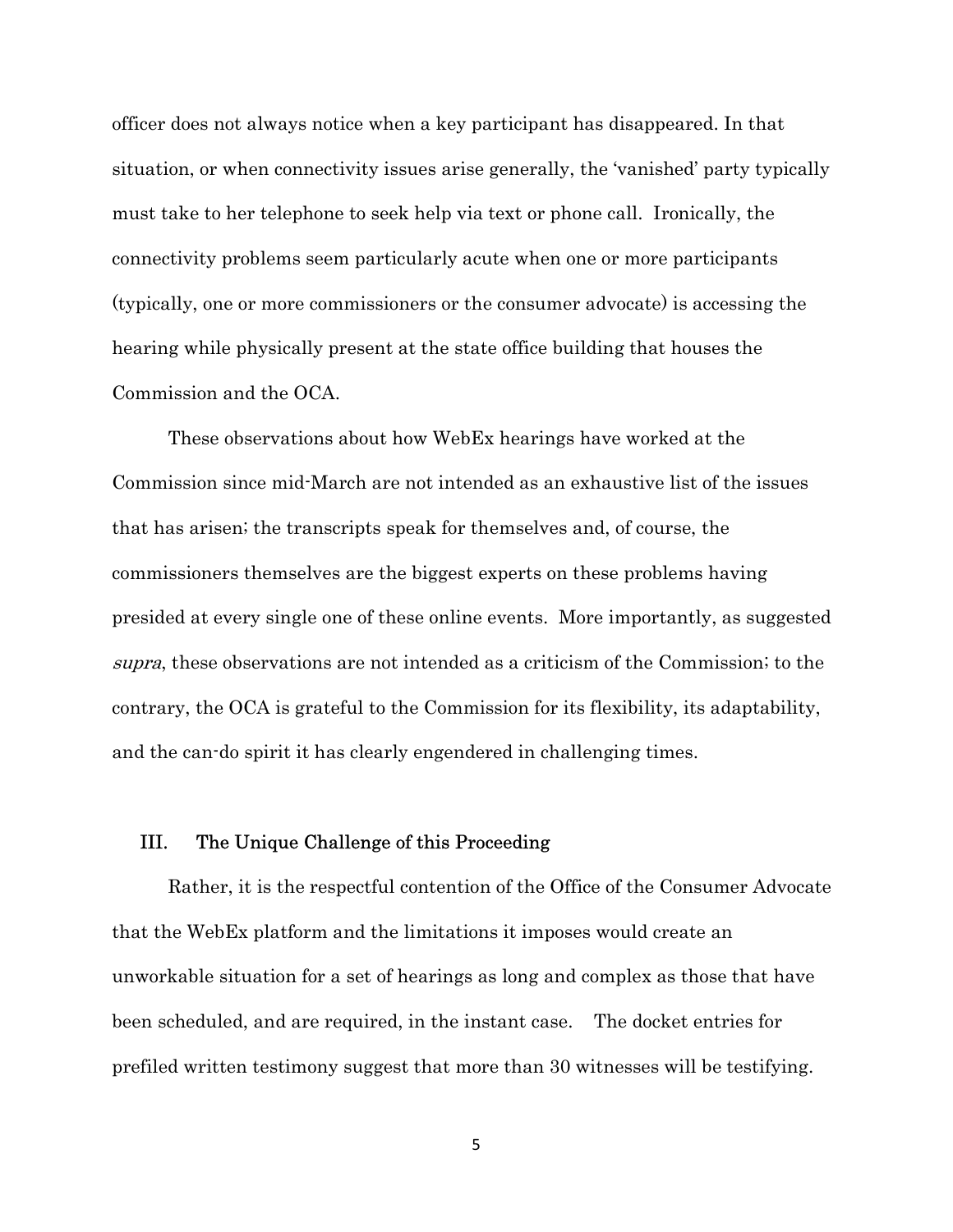In addition to the usual participants in rate cases (the utility, the OCA, and the Commission Staff), intervenors (in order of appearance) consist of Clean Energy New Hampshire, The Way Home, Acadia Center, Walmart, the Department of Environmental Services, AARP New Hampshire, and ChargePoint. Including Staff, that is ten parties overall.

As the Commission is well aware, any individual participant's ability to connect successfully to the platform with full video and audio is inversely proportional to the number of participants. Three commissioners, one court reporter, one clerk, one web moderator, and one representative of each party would already comprise 16 participants without accounting for the fact that some parties (e.g., Staff, OCA, PSNH) have more than one attorney, or the fact that others (witnesses, potential witnesses, non-testifying employees and consultants, to say nothing of the public) will want and need to access the hearings. There is the very real risk that the platform will become overwhelmed at various times, and when this happens there will be no advance notice.

Even when WebEx is functioning as intended, it is ill-suited to large gatherings with many active participants. In these situations, the platform is unable to display the video image of all participants on the same screen; one must toggle to separate screens in order to see everyone who is participating. This may account for why one of the Commission's staff attorneys complained recently (near the conclusion of the Commission's July 14, 2020 hearing in Docket No. IR 20-089) that he had lost access for approximately 15 minutes without anyone noticing.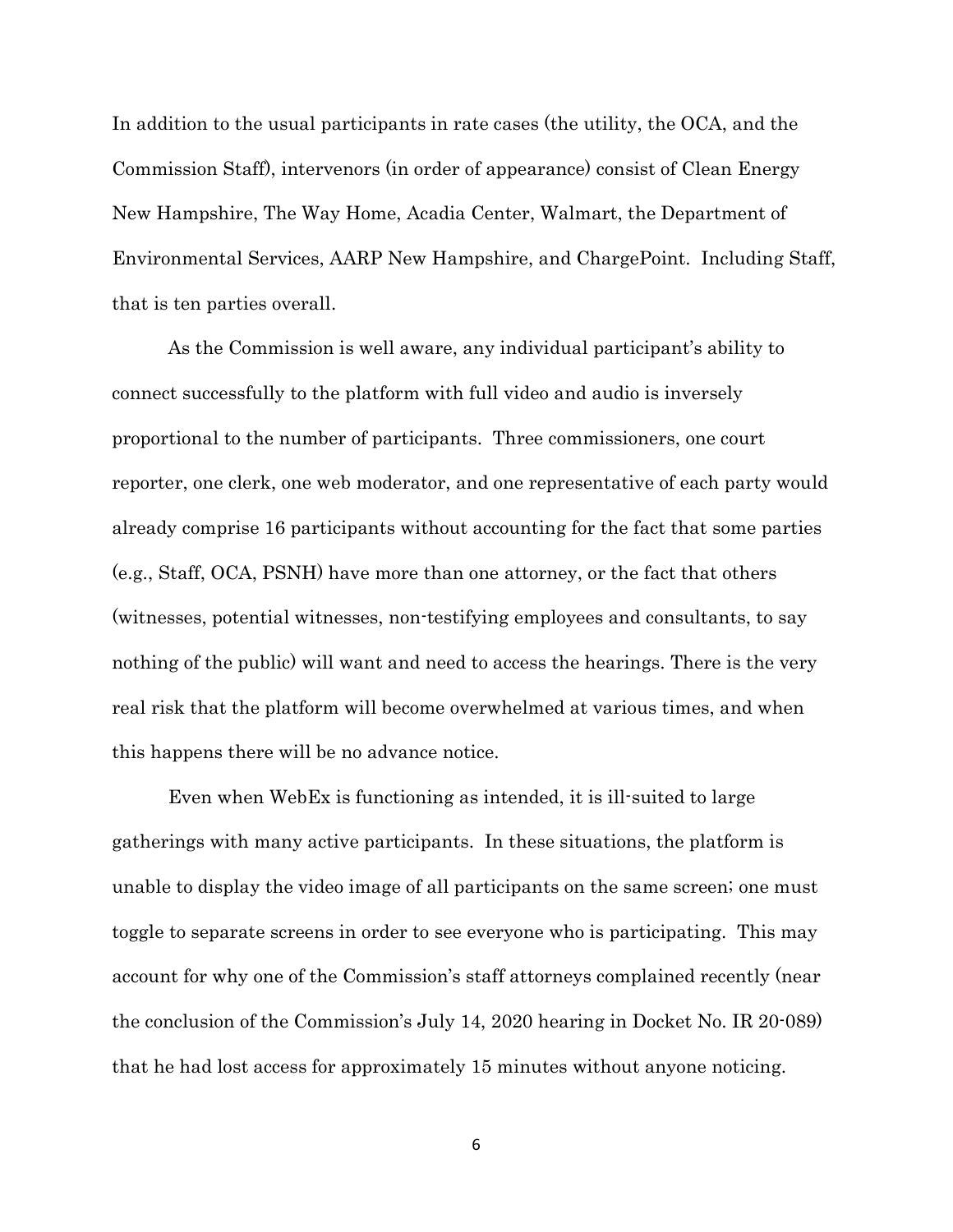The record in this proceeding will include thousands of pages of documents. In an ordinary rate case heard in Hearing Room A, each party would arrive with boxes and boxes of pleadings, exhibits, and potential exhibits. Even for those techsavvy participants inclined to access documents electronically, there would be hardcopy backup right handy. In a WebEx hearing, particularly given the Commission's (reasonable) insistence on sequentially paginated exhibits, the ability of any individual participant to keep up (in terms of accessing whatever page from whatever document might be under discussion at any given time, to say nothing of numerous related documents to which one might need to refer simultaneously) will be compromised to the breaking point. Finally, in a large and complex case it is often necessary for participants to confer with each other. Attorneys must confer with clients or employees and agents of clients, particularly witnesses, both during the hearing and when there is a break. Parties must confer with each other from time to time. No videoconferencing platform can replicate the ability to hold such conversations in or adjacent to a hearing room. WebEx seems particularly ill-suited to this challenge, inasmuch as the Commission's moderator routinely admonishes parties that they cannot rely on the platform's 'chat' function for confidential communications.

In isolation, and/or at a smaller scale, these difficulties are usually surmountable. In a large, complex, high-stakes proceeding such as this rate case, the risk is unacceptably great that unwelcome situations will arise that would be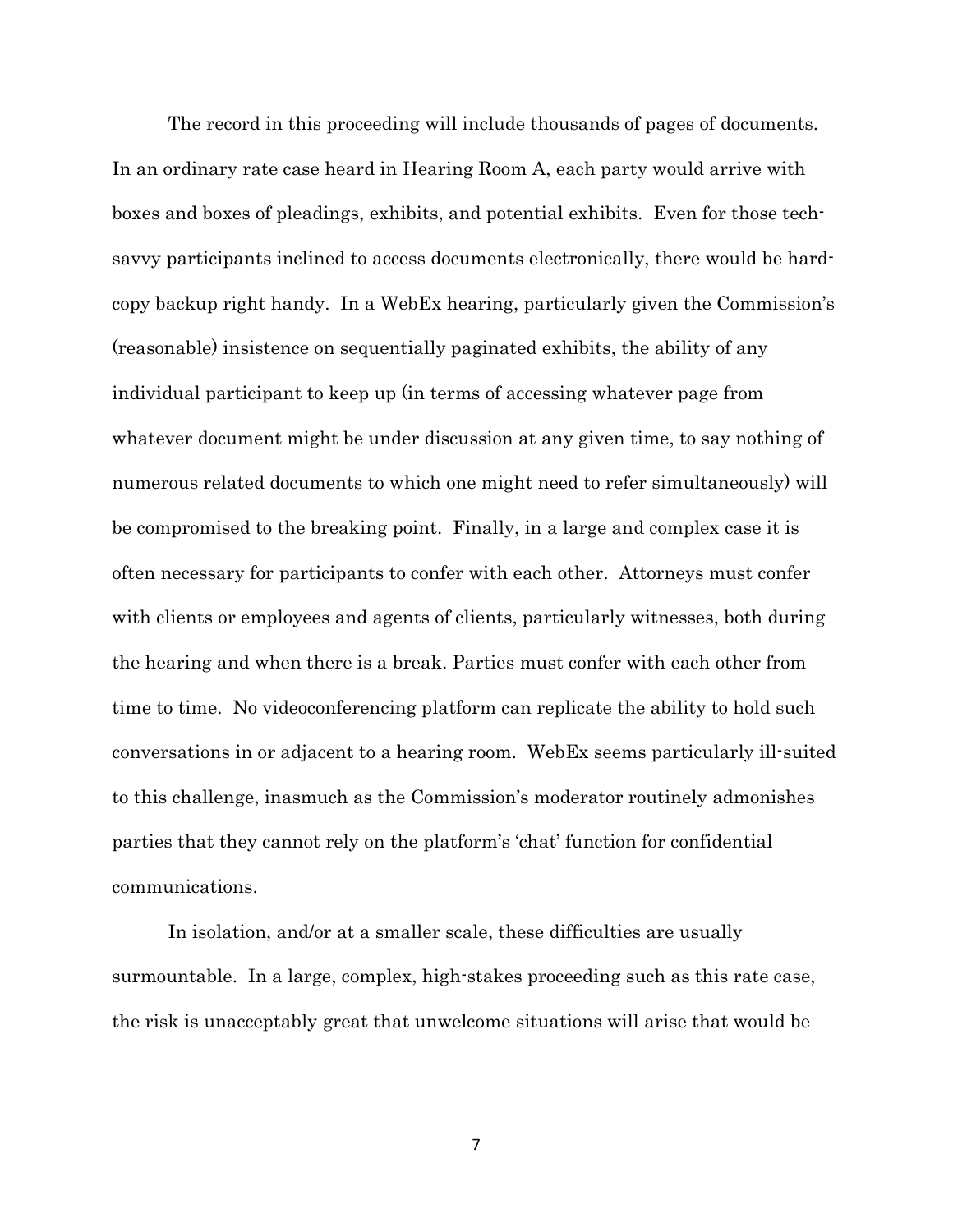outcome-determinative and likely to undermine both public and participant confidence in the process.

#### IV. Rehearing Standard

 RSA 541:3 provides that within 30 days of "any order or decision" of the Commission, a party to the proceeding or "any person directly affected" by the decision may seek rehearing. The Commission's secretarial letter of July 7 is a decision within the meaning of RSA 541:3. Therefore, the Commission may, pursuant to the statute, grant a rehearing request upon a showing of "good reason" by the movant. For the reasons that follow, there is an ample degree of good reason for rehearing.

### V. Violation of Procedural Rules

 The applicable provision of the Commission's procedural rules, N.H. Code Admin. Rules Puc 201.02(a), specifies that the Commission "shall conduct all hearings at its offices in Concord." Administrative agencies enjoy considerable discretion, but one thing they cannot do is ignore their own rules. Appeal of Collins, 171 N.H. 316, 319 (2018).

 Although the Governor, via Emergency Order No. 12, waived the requirement in RSA 91-A:2, III(b) for in-person *meetings* of public bodies, his emergency order did not reference *hearings.* Assuming, *arguendo*, that the Governor's emergency powers under RSA 4:45 would allow him to abrogate Rule Puc 201.02(a), a point the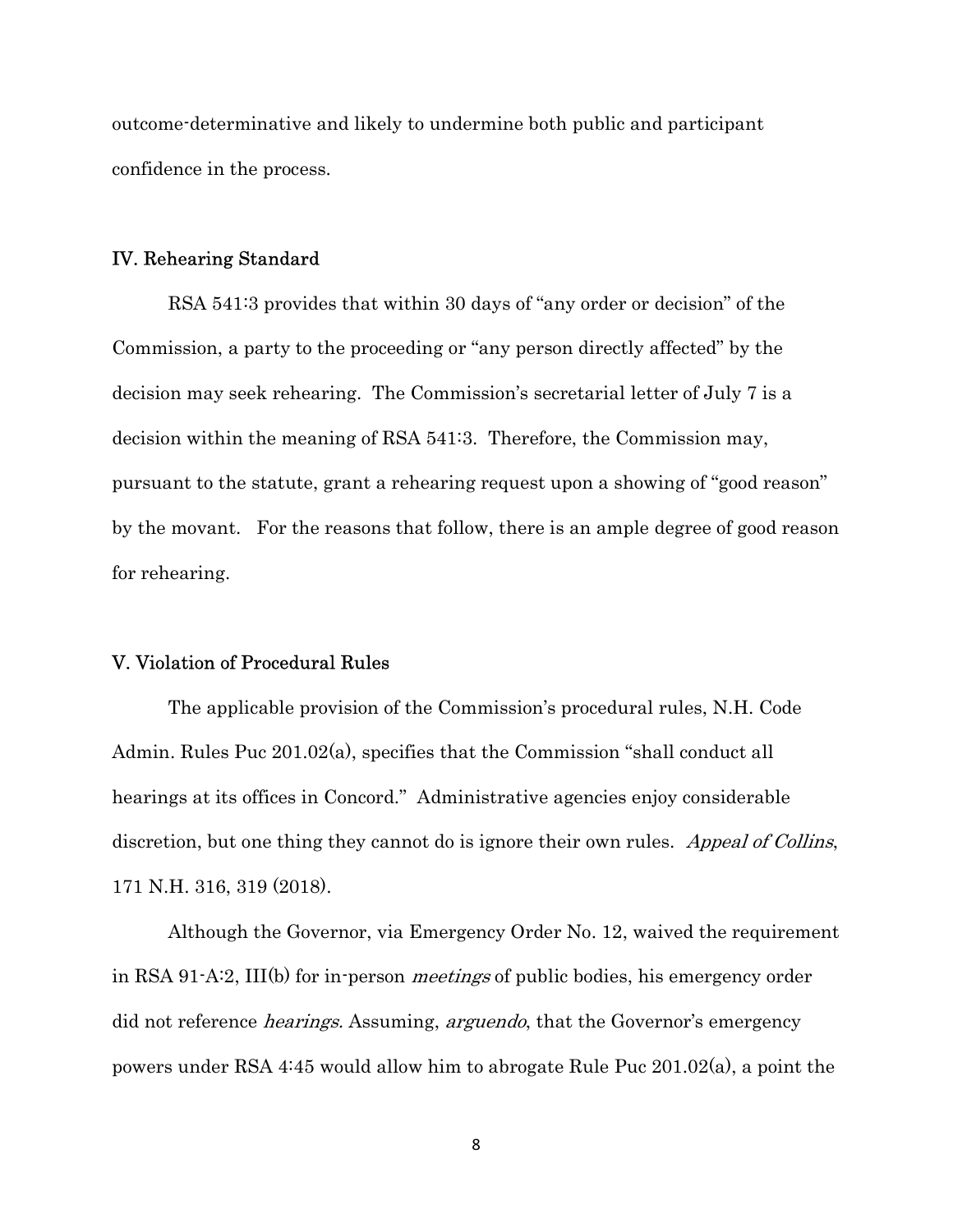OCA does not concede, neither Emergency Order No. 12 nor any other determination made by the Governor in connection with the pandemic authorizes the Commission to ignore its procedural rules.

 There is, of course, a provision in the Commission's rules that allows for rules waivers in appropriate circumstances, Puc 201.05. The Commission has not invoked this waiver provision. Even if it did, the standard for rules waiver cannot be met here. Puc 201.05 authorizes a rules waiver only when the waiver "serves the public interest" and "will not disrupt the orderly and efficient resolution of matters before the commission." In this instance, migrating the merits hearing in a complex rate case to the WebEx platform would amount to a significant disruption to the "orderly and efficient resolution" of the case.<sup>5</sup>

### VI. Violation of Enabling Statutes

 $\overline{a}$ 

 This rate case is an exercise of the Commission's authority to determine "just and reasonable rates" pursuant to RSA 378:7. This statute explicitly provides that the Commission may only determine just and reasonable rates "after a *hearing* had upon its own motion or upon complaint" (emphasis added). A WebEx videoconference is not a "hearing" within the meaning of RSA 378:7.

 RSA 378:7 was initially adopted in 1913 and was recodified in 1951. There was no such thing as a videoconference in 1913 or 1951 and, therefore, the General

<sup>&</sup>lt;sup>5</sup> The OCA takes no position on the question of whether waiving Puc  $201.02(a)$ , by conducting hearings via WebEx, would disrupt the orderly and efficient resolution of other proceedings at the Commission. Our argument here is based solely on the complexity and challenges of this particular rate case.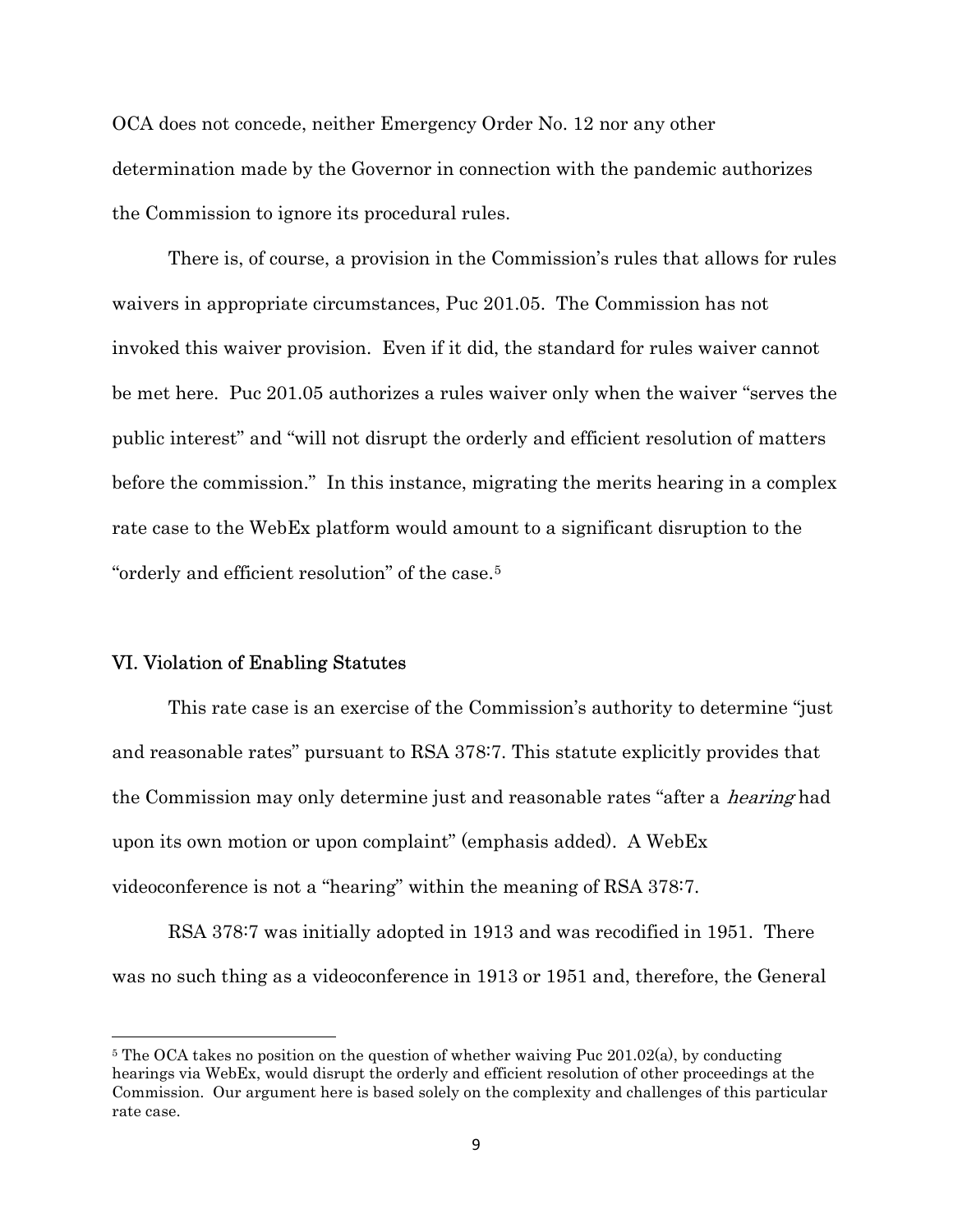Court could not have had such a technological phenomenon in mind when it used the word "hearing." Indeed, a separate section of the Commission's enabling statute with a similar provenance, RSA 363:15 (originally enacted in 1911), requires a "suitable *room* in which [the Commission] may hold hearings" (emphasis added). There could not be a more plain and direct statement of an expectation by the General Court that Commission hearings would always take place in a room.<sup>6</sup>

 Just days ago, the New Hampshire Supreme Court reiterated its longstanding guidance to "ascribe the plain and ordinary meaning to the words used" in a statute. Monadnock Regional Sch. Dist. v. Monadnock Dist. Education Assn., 2020 WL 3815884 (N.H. Supreme Ct., July 8, 2020) at \*3 (citation omitted). A "room," particularly as that word would have been understood in 1911, is a physical place inside a building. Because RSA 363:13 (requiring the Commission to have a "room" for its hearings) and RSA 378:7 (requiring the Commission to conduct a "hearing" before determining just and reasonable rates) are part of a common statutory scheme (i.e., the Commission's basic enabling statutes), they must be construed together so as to harmonize with each other. See, e.g., In re Pennichuck Water Works, Inc., 160 N.H. 18, 27 (2010) ("We interpret statutes not in isolation, but in the context of the overall statutory scheme") (citations omitted). Thus, the General Court has required the Commission to resolve rate cases by convening a

<sup>&</sup>lt;sup>6</sup> The Commission can and should take administrative notice of the commonly accepted facts relating to the history of the telephone in the United States. The technology was well-established by 1911. Therefore, when the General Court specified that Commission hearings would take place in a room, it could have but did not authorize remote hearings via telephone.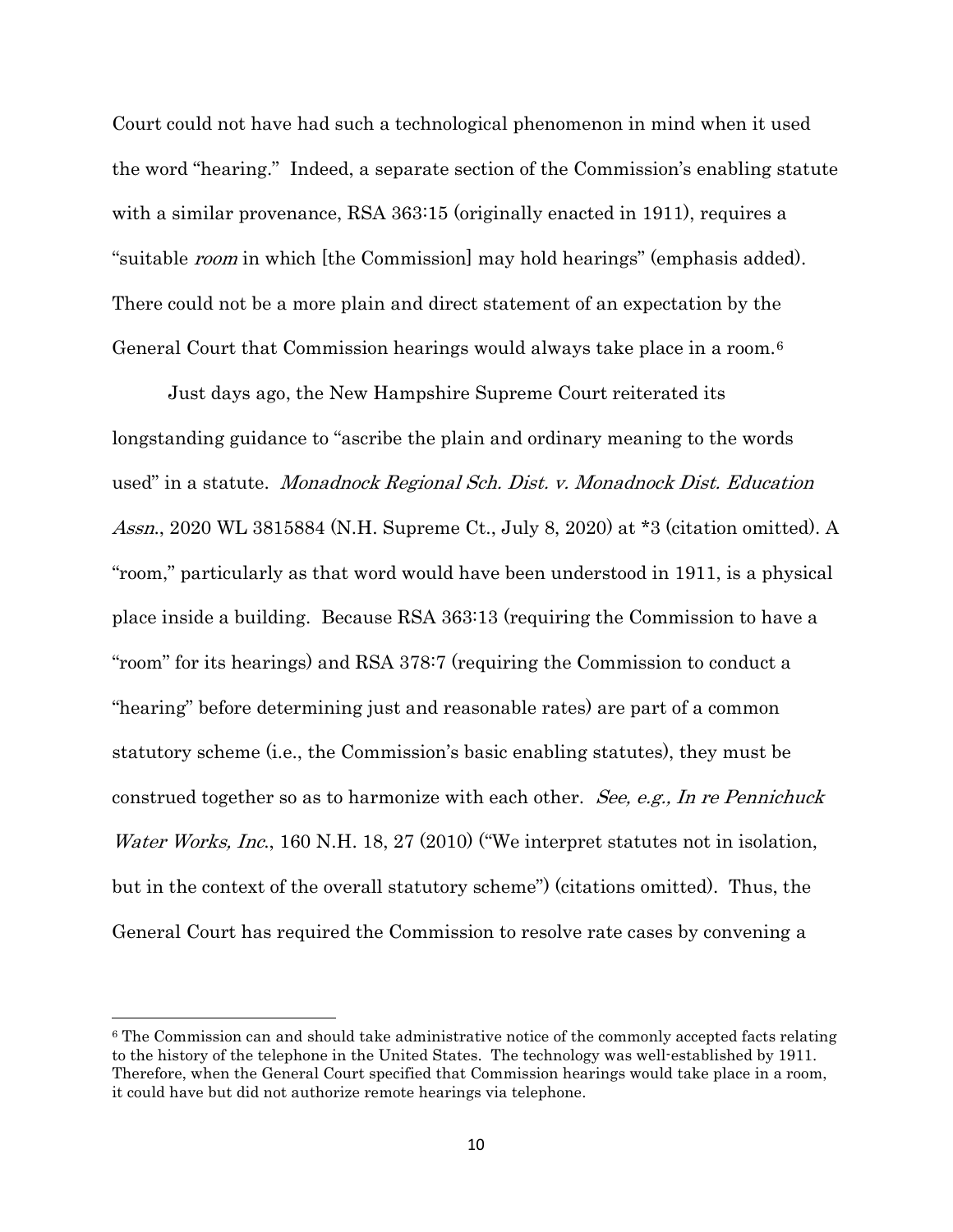hearing in an actual room, not in the boundless and unpredictable realm of cyberspace.<sup>7</sup>

## VII. Violation of Due Process

 The protections of the due process clauses of the New Hampshire and federal constitutions apply to proceedings at the Commission. See, e.g., Appeal of Concord Steam Corp., 130 N.H. 422, 428 (1988) (requiring "meticulous compliance" with due process requirements by the Commission when the agency acts in adjudicative capacity) (quoting *Appeal of Public Service Co. of N.H.*, 122 N.H. 1062, 1073  $(1982).$ <sup>8</sup>

<sup>7</sup> The OCA takes no position on the question of whether this statutory provision would allow the Commission to rely on WebEx, or another videoconferencing platform, in a different rate case, particularly one in which all parties agreed to such arrangements.

<sup>&</sup>lt;sup>8</sup> Although the New Hampshire Supreme Court ruled in *Appeal of the Office of the Consumer* Advocate, 148 N.H. 134 (2002), that residential utility customers do not have a vested property interest sufficient to trigger due process protections in certain RSA 378 proceedings, see id. at 139, this case is distinguishable from the 2002 determination. In the 2002 case, the OCA argued unsuccessfully that residential customers had a vested property interest in the outcome of a special contract proceeding.

Special contracts – i.e., deviations from a utility's Commission-approved rates and terms of service of general application – are permissible when "special circumstances" render such a departure "consistent with the public interest." RSA 378:18. The situation in Appeal of OCA was the classic, pre-restructuring special contract scenario in which a vertically integrated electric utility agreed to discount its regular rates in an effort to increase load and thus promote economic development while spreading fixed costs over a wider customer base. See Appeal of OCA, 148 N.H. at 135 (summarizing underlying facts). In concluding that no vested property interest of other ratepayers was at issue for due process purposes, the Court cited a 1936 *Lochner*-era decision of the U.S. Supreme Court, three subsequent decisions of federal district courts, a 1998 decision of the Kentucky Supreme Court (involving the inclusion of scrubber costs for coal plants in electric rates), and a 1990 decision of an intermediate appellate court in Pennsylvania, all for the general proposition established in those jurisdictions that "utility customers do not have a vested property interest in the setting of utility rates sufficient to invoke the procedural protections of the Fourteenth Amendment." Id. at 139. Notably, however, the New Hampshire Supreme Court stopped short of adopting such a blanket holding itself. Thus, *Appeal of OCA* should be read for the much narrower proposition that when a utility submits a special contract with a customer for Commission approval, the members of the remaining customer base have no vested property interest in the outcome. It is the emphatic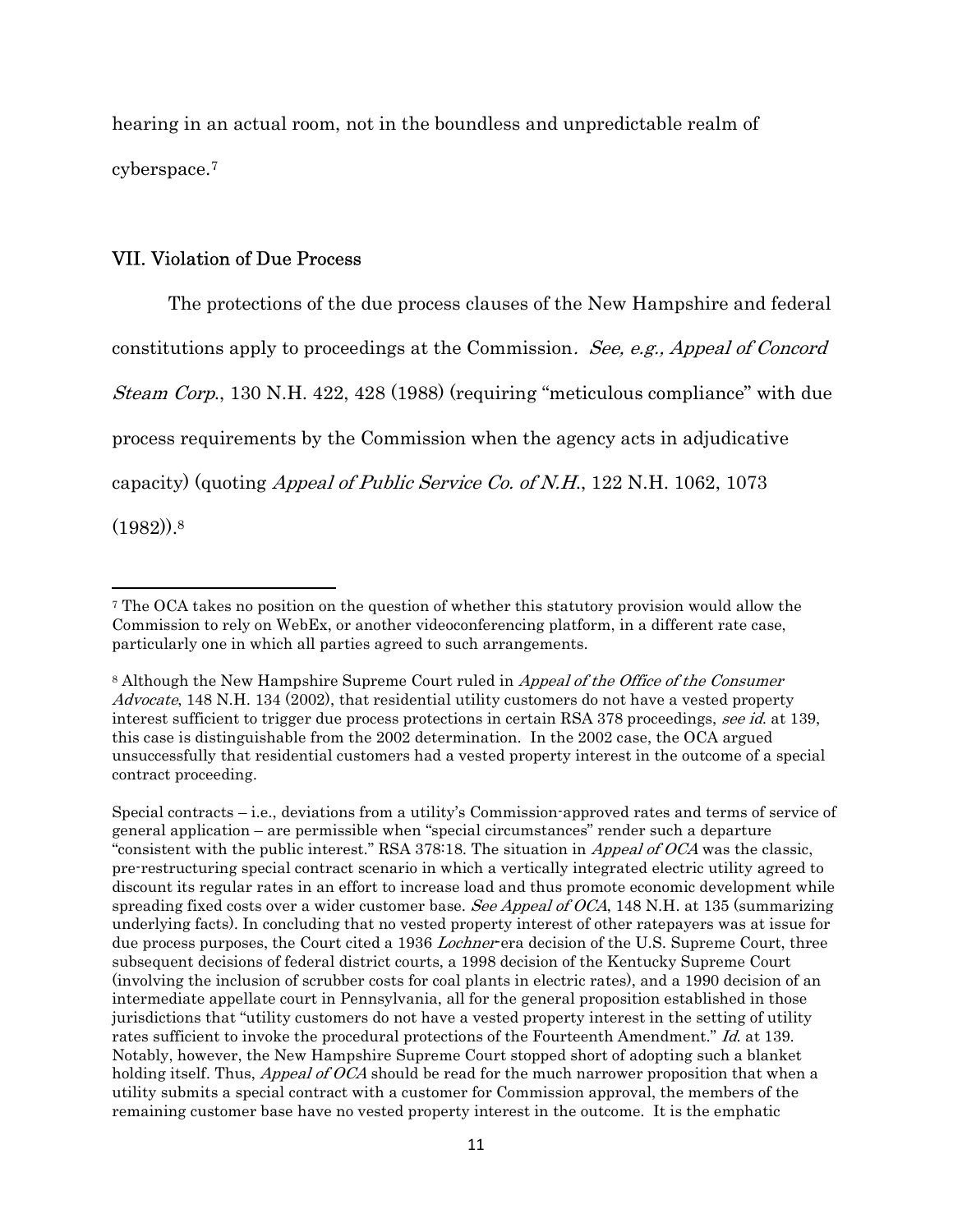The classic formulation as to when and how due process rights apply in the administrative context is as stated by the U.S. Supreme Court in *Mathews v.* Eldridge, 424 U.S. 319, 334-35 (1976). The New Hampshire Supreme Court has routinely relied on the principles articulated in *Mathews*, both as to federal and state constitutional due process claims. See, e.g., State v. Korean Methodist Church of N.H., 157 N.H. 254, 258 (2008); Petition of Kilton, 156 N.H. 632, 637 (2007); Auger v. Town of Strafford, 156 N.H. 64, 68 (2007); In re Reiner's Case, 152 N.H. 163, 167-68 (2005).

Mathews requires the tribunal to consider three things: (1) "the private interests that will be affected by the official action," (2) "the risk of an erroneous deprivation of such interest through the procedure used, and the probable value, if any, of additional or substitute procedural safeguards," and (3) "the Government's interest, including the function involved and the fiscal and administrative burdens that the additional or substitute procedural requirements would entail." Mathews, 424 U.S. 334-35.

 To the best of our knowledge, there is yet no caselaw in any jurisdiction to provide guidance with respect to how the Mathews factors apply to a situation in which the pandemic leads an administrative agency to suspend in-person hearings and resort to videoconferencing. While a rate case may not, at first glance, seem as consequential as, for example, a proceeding to terminate parental rights or to disbar

position of the OCA here that *both* customers *and* utility shareholders have a vested property interest, sufficient to trigger due process protections, in a case where a utility's rates of general applicability are at issue.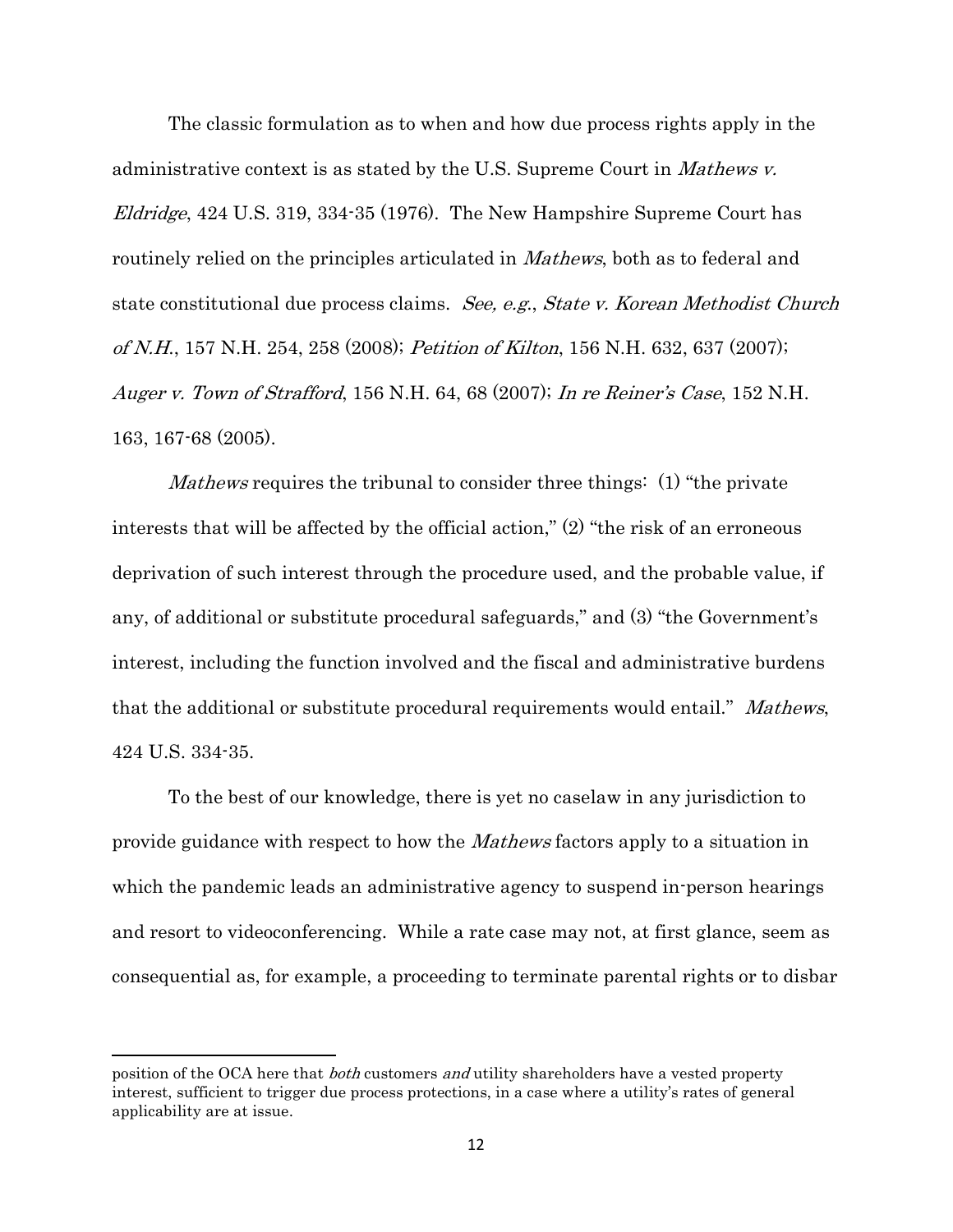an attorney, the Commission should be cautious about comparing an individual's private interests of the gravest sort to every individual's collective interest in what it costs to obtain as vital a service as electricity. That collective interest, as represented here by the OCA as well as AARP New Hampshire and other intervenors, is significant indeed.9 With respect to the second Mathews factor, it is self-evident that the risk of erroneous deprivation of a cognizable property interest is huge in circumstances where technological limitations (e.g., a balky broadband network to which an attorney is connected while participating at home, a suddenly uncooperative laptop computer issued to a member of the OCA staff by the Department of Information Technology with inadequate real-time technical support, difficulties in being recognized because the WebEx platform "unmute" button is not cooperating, delays in audio or video for some but not all participants, and any number of other problems already experienced or yet to be experienced) interfere with a party's participation. While the Commission is to be commended for already doing its best to offer "substitute procedural safeguards" (e.g., noticing when a party is in technological distress and halting the proceedings, offering technical assistance via the moderator), that assistance can only go so far. But, as to the last Mathews factor, the fiscal and administrative burdens of other approaches are minimal in circumstances where the utility (and, indirectly, ratepayers) ultimately bear the costs associated with rate cases.

<sup>9</sup> In that regard, the OCA requests that the Commission take administrative notice here, pursuant to Rule Puc  $203.27(a)(2)$ , of the information recently adduced in Docket No. IR 20-089 concerning difficulties experienced by ratepayers, particularly residential customers, in paying their electric bills in light of the economic cataclysm induced by the pandemic.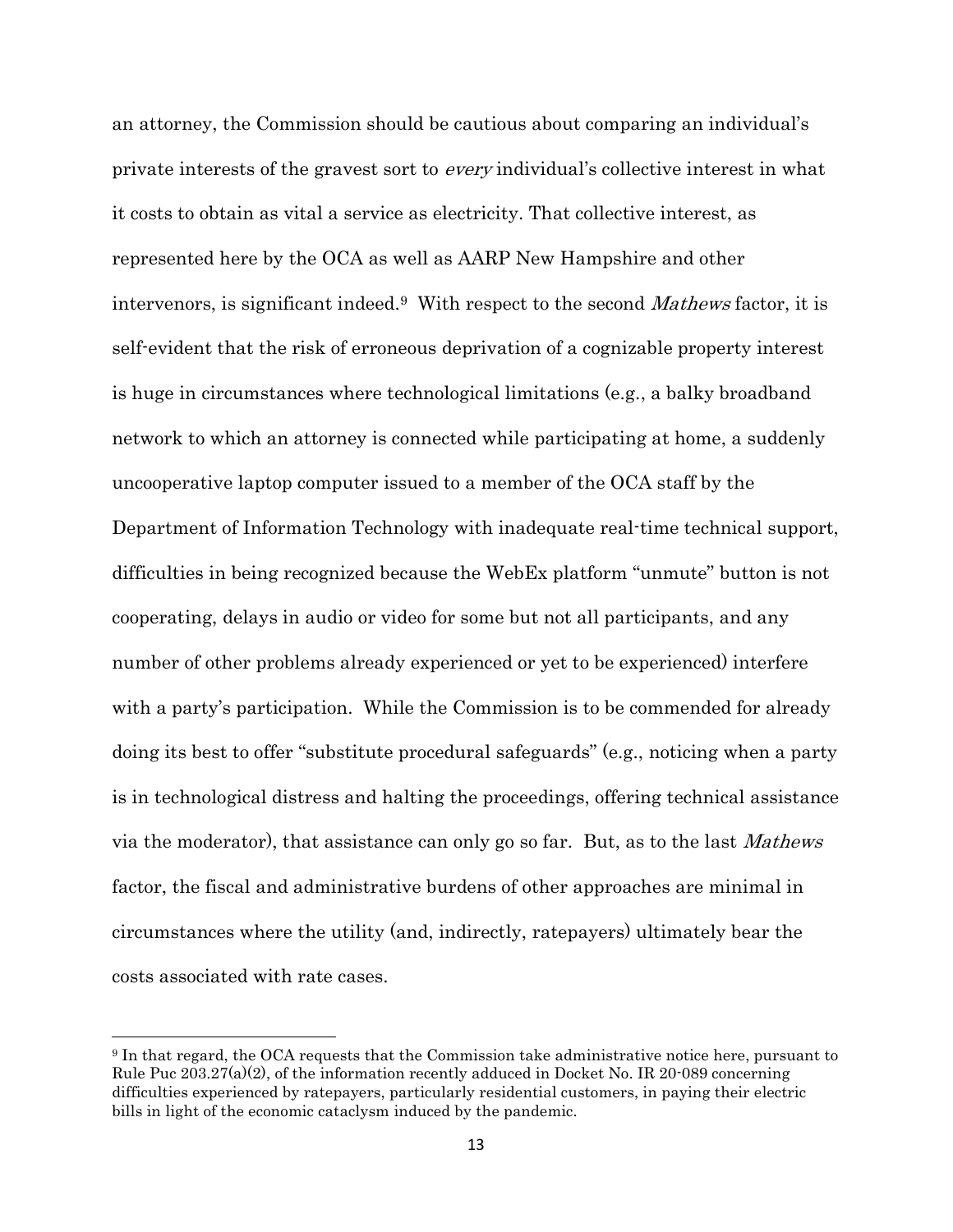Last month, the Administrative Conference of the United States (ACUS)<sup>10</sup> published a Staff Report entitled "Legal Considerations for Remote Hearings in Agency Adjudications" in an effort to assist agencies striving to continue their work in the face of the pandemic.11 Although the ACUS Staff Report focuses on federal law and federal agencies, the analysis is directly applicable here (particularly given that the due process protections of the New Hampshire and federal constitutions are coextensive). According to the ACUS Staff Report, "[a] growing body of anecdotal and empirical research suggests that private parties in some mass adjudication programs may be more likely to prevail when they participate in person rather than by VTC [i.e., video teleconferencing]." ACUS Staff Report at 12 and n. 58 (citations omitted). The ACUS provided a list of "several possible explanations" that have been advanced by critics of video teleconferencing:

- technical issues affecting a party's opportunity to be heard in a meaningful manner are more likely to arise when a party participates through the hardware and software systems required by VTC;
- adjudicators may have greater difficulty assessing the credibility, trustworthiness, demeanor, presentation, or symptomology of parties who participate by VTC due to a video screen's constraints on an adjudicator's field of vision, diminished eye contact, or difficulty interpreting nonverbal cues such as body language, facial expressions, and tone of voiceover video;
- parties may feel greater discomfort interacting or communicating with other participants by VTC;

<sup>11</sup> The ACUS Staff Report is available at

<sup>&</sup>lt;sup>10</sup> According to its web site, the ACUS is "an independent federal agency charged with convening expert representatives from the public and private sectors to recommend improvements to administrative process and procedure." See https://www.acus.gov/administrative-conference-unitedstates-acus.

https://www.acus.gov/sites/default/files/documents/Legal%20Considerations%20for%20Remote%20H earings%20in%20Agency%20Adjudications\_1.pdf.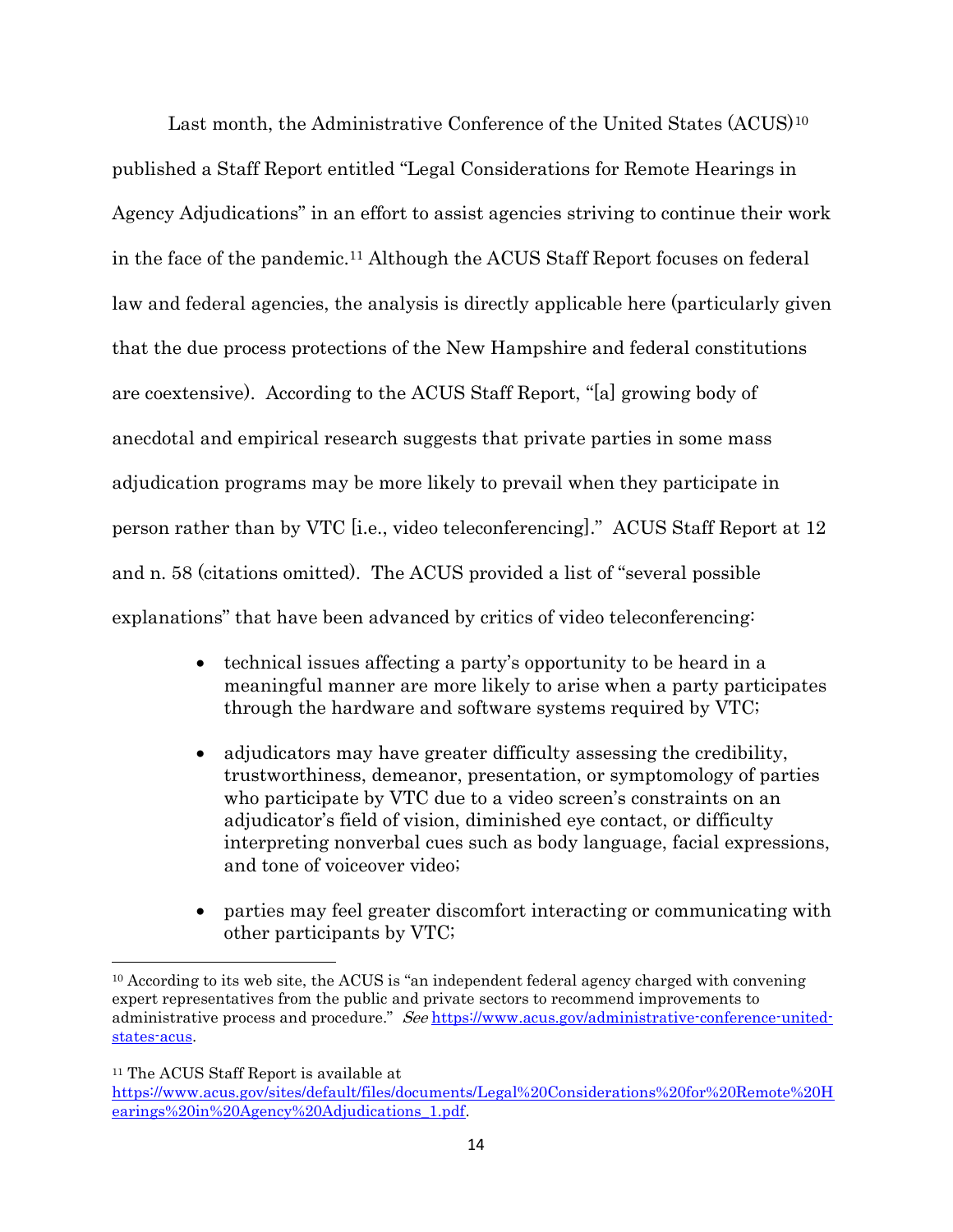- parties and adjudicators may become distracted when they communicate using VTC;
- VTC participation may not foster the same degree of interpersonal rapport or emotional connection among hearing participants;
- non-local adjudicators, who frequently conduct hearings in which a party participates by VTC, may have less familiarity with regional conditions than local adjudicators who frequently preside over inperson hearings; [and]
- members of the public or press may be less likely to attend or face greater difficulty attending hearings conducted using VTC.

Id. at 13 (citations omitted). While the referenced issues related to symptomotology and non-local adjudicators are not germane here, the remaining list of potential procedural pitfalls arising out of reliance on WebEx should give the Commission pause. One element not mentioned by the ACUS Staff Report, but familiar to any participant in proceedings involving Public Service Company of New Hampshire, is the ability of the state's largest utility to tilt the playing field in its favor by devoting more resources (including more personnel) to Commission proceedings than any other party is able to marshal. There is a point at which such disparities become constitutionally significant. We may be about to reach it.

# VII. Relief Requested

 Although the OCA cannot rule out the pursuit of an interlocutory appeal in the event the Commission declines to grant rehearing, it is more likely that any judicial consideration of the issues raised in this motion would only be heard after the Commission has conducted the hearings and issued an order on the merits. See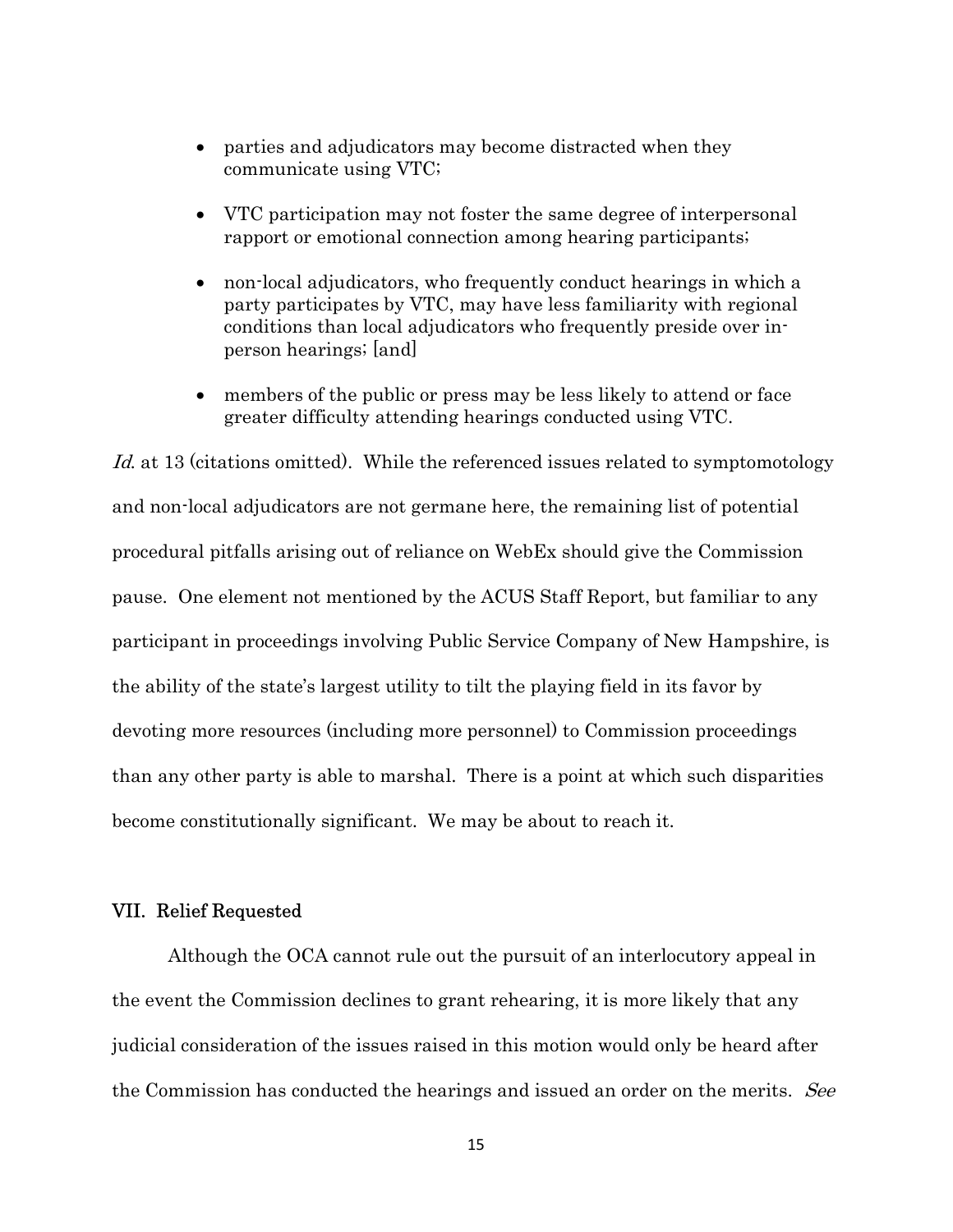id. at 14 (noting that "[t]o succeed on a due-process claim, courts have typically required parties to demonstrate that their participation by VTC actually resulted in substantial prejudice") (citations omitted). That is cold comfort indeed, given the undesirability of litigating this huge rate case on a fully contested basis to its conclusion only to have the result potentially upended as the result of procedural infirmities.

 In these circumstances, the Commission should grant rehearing and convene the parties forthwith. See RSA 541-A:31,  $V(b)$  (authorizing "one or more informal prehearing conferences" to address "matters which aid in the disposition of the proceeding").12 At that time, the parties could discuss with the Commissioners the alternatives the agency might pursue to its current plan to rely on WebEx. Those alternatives might include some combination of (1) in-person hearings at a temporary location that would allow for appropriate social distancing, (2) in-person hearings in which only a very limited number of people (i.e., commissioners, attorneys, witnesses while actually testifying) are in the hearing room at any one time with everyone else participating remotely, (3) in-person hearings in which any party (or representative of a party) has the option of participating remotely, to protect themselves from exposure to infection or for any other reason, (4) dividing the hearings into discrete segments that are effectively treated as separate proceedings, see RSA 363:33, and (5) undertaking an aggressive effort by the Commission to head off this crisis by inducing the parties to hold meaningful

<sup>12</sup> The OCA has no objection to such a prehearing conference being convened via WebEx and/or telephone.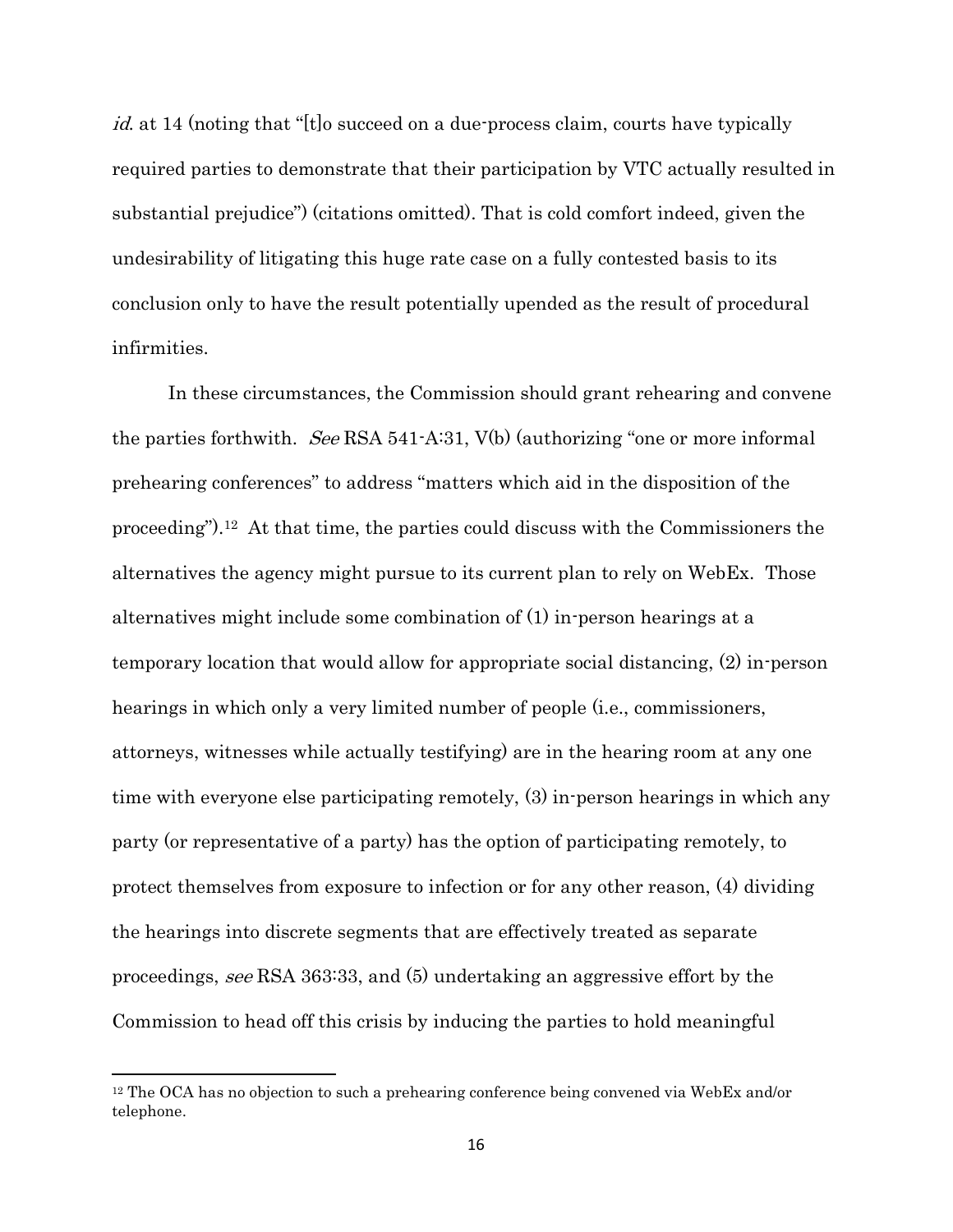settlement discussions, perhaps by designating a hearings examiner as the equivalent of a settlement judge, as is clearly contemplated by RSA 363:32, II (referencing designations that "may increase the likelihood of a stipulated agreement by the parties"). Such a designation would, of course, create an ex parte wall between the hearings examiner and the Commissioners with respect to this proceeding, see RSA 363:34, as is appropriate.

# VIII. Conclusion

 Via the instant motion, it is not the purpose of the Office of the Consumer Advocate to impede the progress of this rate case to its conclusion in spite of the pandemic or to criticize any efforts that have been undertaken by the Commission and others to date to prevent the pandemic from grinding utility regulation to a halt in New Hampshire. Rather, the OCA is simply concerned, deeply so, about the practical implications of relying on WebEx to hear what is, by far, the largest and most important proceeding currently on the agency's active docket. For the reasons stated above, we contend that these practical implications raise issues under the Commission's rules, its enabling statutes, and its constitutional obligations. We are eager to work in good faith with the Commission, and the other parties, to address this challenge in a manner that safeguards the rights, the interests, and the health of all concerned.